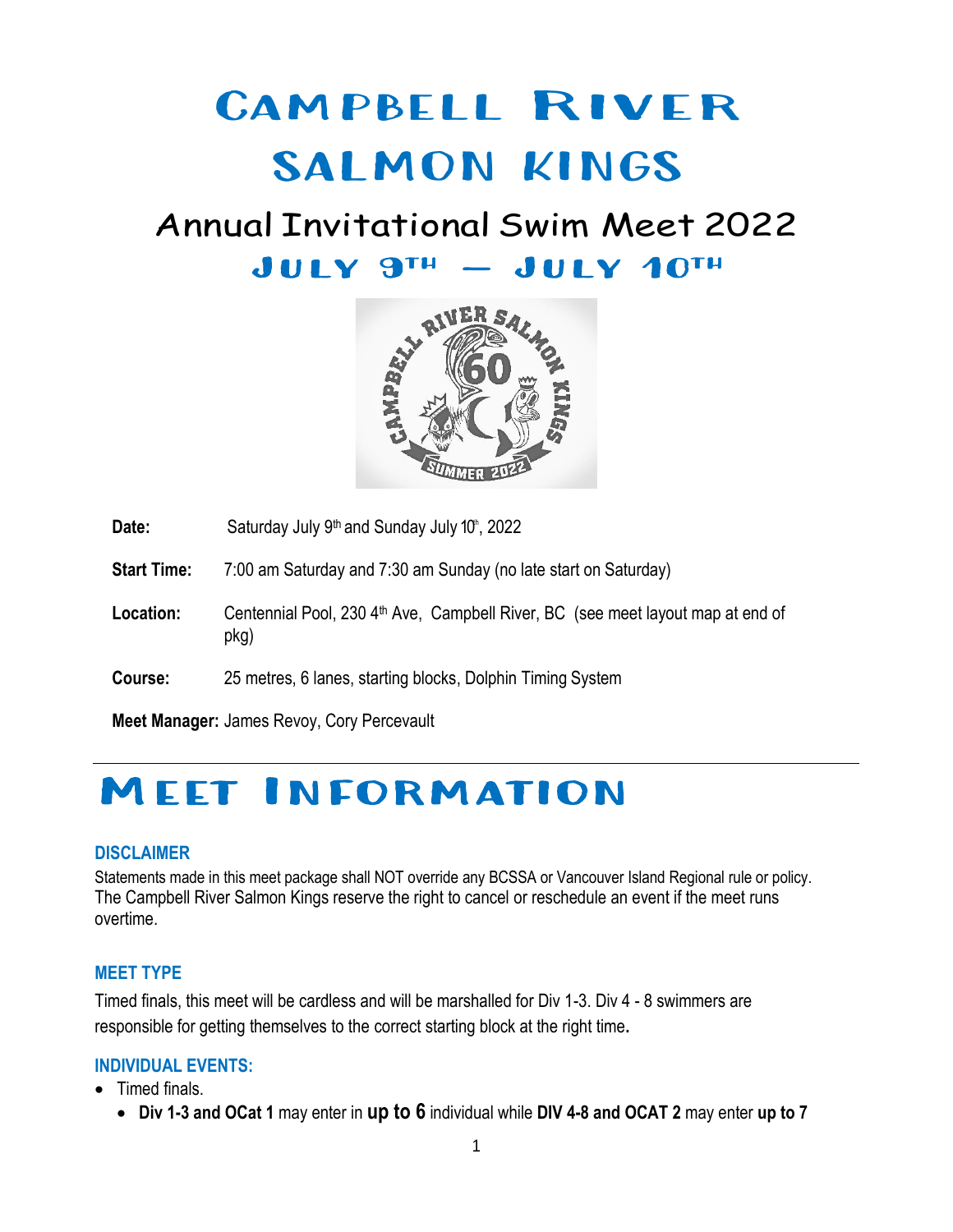**events**. All swimmers may enter up to 2 relays.

- Heats will be seeded from the slowest to the fastest.
- O Cat swimmers may be combined with S Cat swimmers in their appropriate Division and will be separated in the final results.
- Novice/25 m events are for swimmers not capable of swimming 50 metres. Coaches, please use your discretion when entering swimmers in Novice/25 m events.
- Ensure you clearly designate O Cat swimmers on your roster (do not create aliases for O Cat swimmers*).*

#### **SWIM EVENTS SCHEDULE**

| <b>SATURDAY</b>   | <b>SUNDAY</b>      |
|-------------------|--------------------|
| Novice (25) Free  | Novice (25) Back   |
| Novice (25) Fly   | Novice (25) Breast |
| 100IM             | 50 Fly (Div 5-8)   |
| 200IM             | 50 Back            |
| 50 Free           | 100 Back           |
| 50 Fly            | 50 Breast          |
| <b>100 Fly</b>    | 100 Breast         |
| 200 Medley Relay  | 100 Free           |
| Div 1-3/Ocat 1    | Div 4-8/Ocat 2     |
| Eliminator races* | Eliminator races   |
|                   | 200 Free MIXED     |
|                   | Relay**            |

**\*see below for information about Eliminator races**

**\*\* Div 5+ 200 Free Mixed relays on Sunday will be exhibition only. Safety is paramount, there is a 4 min max and no ribbons will be given for these races.**

**Campbell River Salmon Kings reserve the right to cancel or reschedule Saturday Medley Relays or the eliminator races in order to accommodate evening plans.**

#### **EVENTS DAYS & START TIMES**

| Saturday, July 9th                                                             | Sunday, July 10th                                                             |
|--------------------------------------------------------------------------------|-------------------------------------------------------------------------------|
| 7:00am Warm-ups start                                                          | 7:30am Warm-ups start                                                         |
| 7:15 am All deck entries must be received by the<br><b>Clerk of the Course</b> | 7:30am All deck entries must be received by the<br><b>Clerk of the Course</b> |
| 7:30am Officials' Meeting                                                      | 7:45 am Officials' Meeting                                                    |
| 8:00am Coaches' Meeting                                                        | 8:15 am Coaches' Meeting                                                      |
| 8:15am Oh Canada & Heats Start                                                 | 8:25 am Oh Canada                                                             |
| 8:30 Heats Start                                                               | 8:30 Heats Start                                                              |
| End of Day: Pack and Clean up pool deck                                        | End of Day: Pack and Clean up, See you next year!                             |
| To be confirmed - BBQ in the Park                                              |                                                                               |
| 7 pm Air Band in the Park                                                      |                                                                               |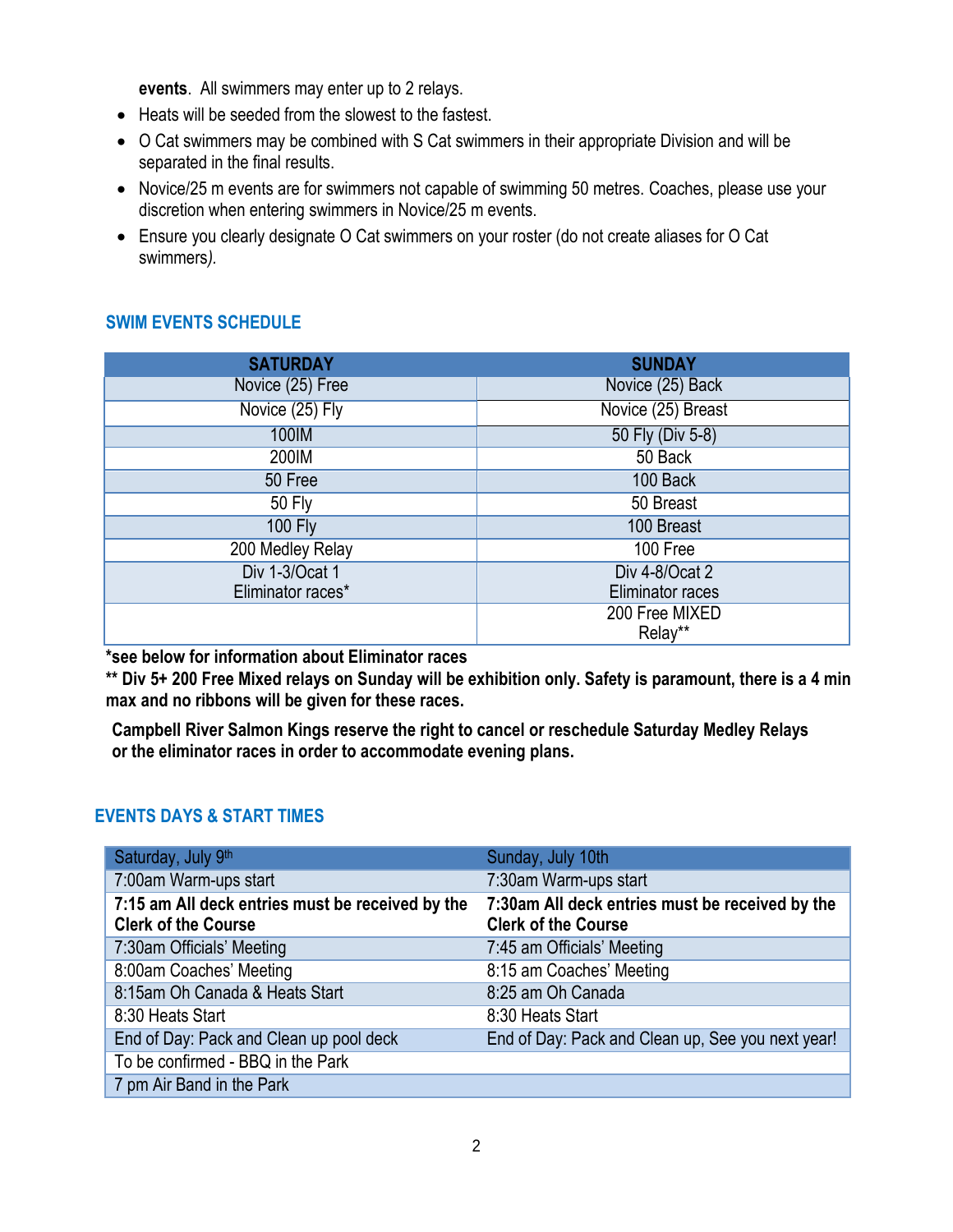#### **STARTING TIMES**

**Saturday** - Warm-ups are at 7:00, 7:15 and 7:30 am. Heats will begin at 8:30 am Saturday. **Sunday -** Warm-ups are at 7:30, 7:45 and 8:00 am. Heats will commence at 8:30 am Sunday.

We will commence both days with Novice events to ensure smooth running of the meet. There will be no lunch breaks.

#### **WARM-UP SCHEDULE**

All clubs will be notified of their group assignments by email by Friday, July 8th, based on the number of swimmers registered. Lane assignments will be posted at the pool. Make sure when registering that you give us an email address so that we can email you the warm-up times and group assignments.

| <b>TIME</b>     | $7:00$ AM    | $7:15$ AM | 7:30 AM |
|-----------------|--------------|-----------|---------|
| <b>SATURDAY</b> | HOST/Group C | Group A   | Group B |
|                 |              |           |         |
| TIME            | 7:30 AM      | 7:45 AM   | 8:00 AM |
| <b>SUNDAY</b>   | HOST/Group B | Group C   | Group A |

#### **MEETINGS**

There will be an Officials meeting at 7:30 am on Saturday and 7:45 am on Sunday. There will be a Coaches meeting at 8:00 am Saturday and 8:15 am Sunday.

#### **ENTRY TIMES**

Swimmers should be entered with their current BCSSA fastest times to ensure proper seeding. If a swimmer has never swam an event, enter them with a NT. Please do not use estimated times.

#### **ENTRY DEADLINE**

#### **8:00 pm on Tue, July 4th, 2022.**

To enter, submit the following by the deadline via email to [crskregistrar@gmail.com.:](mailto:crskregistrar@gmail.com)

- Meet entry file
- Email contact(s) for your club (so that we can provide your warmup time by Friday, July  $8<sup>th</sup>$ .)
- Your 2022 club roster file for meet manager (with swimmer names, Swim IDs, and O/S designations)
- Manual list of any 25 m swimmers not entered as Novice, Div 1 or Div 2 in the meet entry file

Additional considerations:

- Early entry submissions are welcomed and very appreciated.
- Entries received after the above deadline will be considered deck entries and charged accordingly.
- If your club is not attending, an email to that effect is greatly appreciated.
- A team roster with names, Swim IDs, and O/S designation must be sent with meet entries.
- Any questions concerning entries can be sent to [crskregistrar@gmail.com](mailto:crskregistrar@gmail.com) or by text to **Eva Wichmann** 250- 205-1000.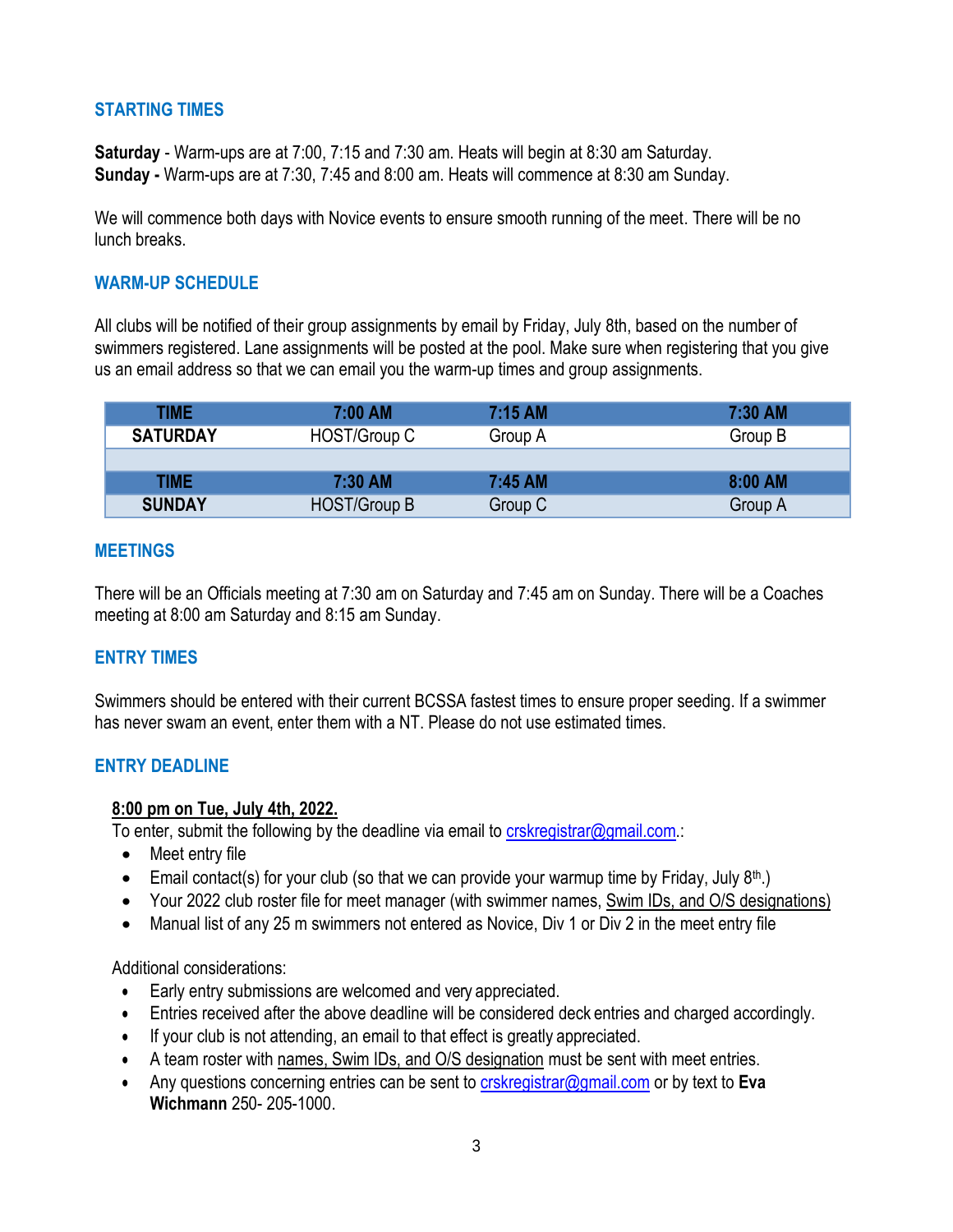**Please enter O Cat swimmers into their respective O Cat event, and S Cat into their respective S Cat Event. DO NOT submit O Cat swimmers in both events or create aliases for the O Cat Swimmers.**

#### **INDIVIDUAL EVENTS, RELAY & DECK ENTRY FEES**

\$8 per event (no charge for those that qualify for the eliminator races) \$12.00 per relay event \$15.00 for deck entries (are high to discourage deck entries) **No charge** for 25 metre Novice Swims, please just come and give it a try!

Meet fees are to be paid in full at the meet. Cheques should be made payable to *Campbell River Salmon Kings Swim Club*. A copy of the Swim Manager Entry File from Swim Manger is also appreciated to help validate your entries and separate deck entry fees. Please deliver payment by 12:30 pm Sunday to the Clerk of the Course.

#### **DECK ENTRIES**

- Individual event Deck Entries must be submitted by to the Clerk of the Course by **7:15 am Saturday and 7:30 am Sunday using CRSK deck entry forms.**
- Relay Deck Entries must be submitted by **7:30 am** on the day of the relay.
- A list of known deck entries (swimmers name, swimmer ID, birthday, Club and event numbers) for each club sent by Friday July 8<sup>th</sup>, 6 pm is greatly appreciated and will assist with a timely start on Saturday. Any deck entry emails on Friday will still need the official hardcopy deck entry form to be submitted by Saturday 7:15 am.
- Deck entries must provide Swimmer BCSSA VI Team name as well swimmers name, DIV, and event numbers.
- To facilitate deck entries each morning, a full team roster with Swim IDs and O/S designation must be sent with meet entries.
- Deck entries will be accepted at the discretion of the Clerk of the Course or the Meet Manager and are subject to available space.
- Once heats have been established, no new heats will be created for late entries
- Deck entered swimmers might not be seeded and may be fit into events where there is available space.

#### **PLEASE NOTE: These deadlines will be strictly enforced.**

#### **SCRATCHES**

On the days of the Meet, please hand in **scratch** sheets to the Clerk of the Couse by 7:00 am on Saturday, and 7:15 am on Sunday. No refunds for missed or scratched events but early submission of starches will help with deck entries/heat configurations and are very appreciated.

#### **DISABLED SWIMMERS**

Coaches must notify the Meet Manager at the beginning of the meet of any swimmers with disabilities. Disabled swimmers must attempt to swim the proper stroke.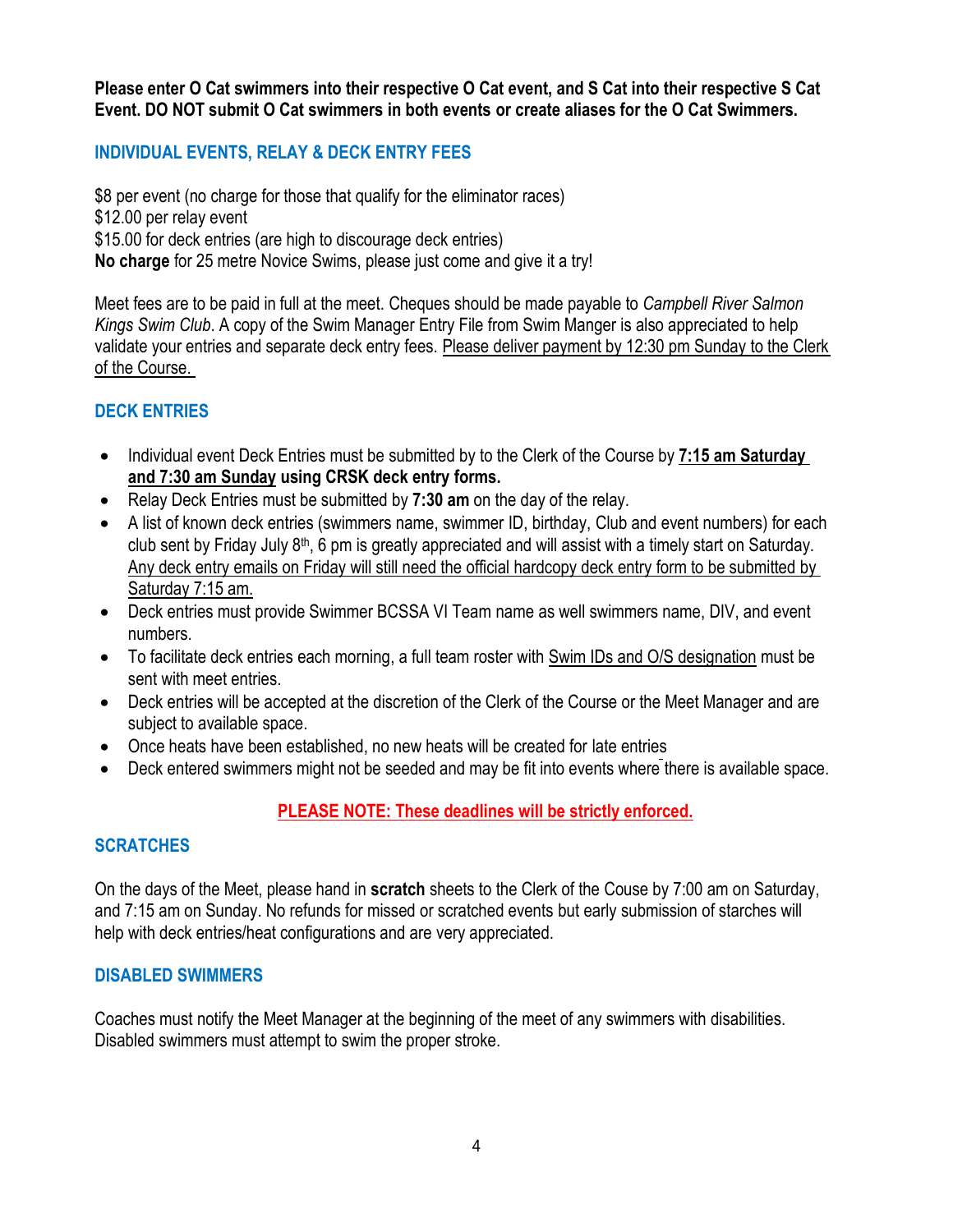#### **RELAYS**

Relay submissions in the meet entry file are greatly appreciate but relay entries must also be provided on BCSSA relay entry forms at the meet. All BCSSA rules will apply. Saturday relays will be regular Medley relays.

Sunday relays will be Mixed Free Style relays, with a minimum of 1 male and 1 female on each team. On Sunday, given the spirit of the CRSK Meet mixed Free-style relays for DIV 5 and up, these relays will be *exhibition relays only*. Safety is paramount, there is a 4 min max length, and there will not be ribbons.

#### **ELIMINATOR RACES**

The Eliminator race is a fun competition that tests swimmers speed and durability in each of the strokes. For Division 1-3 swimmers and OCAT1 swimmers, the top 6 qualifiers in the 100m IM for both boys and girls will qualify for the Eliminator. For Division 4 and up swimmers, and OCAT2 swimmers, the top 6 qualifiers in the 200 IM will qualify for the Eliminator. Once the pool of 6 swimmers is determined, the racing begins. First, the #1 seed swimmer gets to pick the first stroke out of a randomized hat. This is the first race. If butterfly is chosen, for example, the swimmers will swim a 50m Butterfly. The last swimmer to touch the wall will be eliminated. This process is repeated at 2-minute intervals with the winner of each race drawing the next stroke, until there is just one swimmer remaining. We will be alternating girls and boys races.

#### **TIMERS**

Each club will be responsible for supplying timers and place judges. Lane assignments will be posted at the pool. This meet cannot run without the help of the many volunteers. All Timers must be a minimum of 14 years of age. The CRSK asks volunteers to bring their coffee mugs/water bottles and thanks volunteers in advance for your help in reducing waste at this meet!

#### **MARSHALLING**

Marshalling will take place for Divisions 1-3. Divisions 4-8 will be responsible for signing in at the Marshalling Tent and reporting behind the appropriate block in time for their race. There will be full marshalling for all divisions for relays. \*\* Announcements made over the speaker system are courtesy calls only\*\*

#### **RESULTS**

Meet results will be emailed to each participating club.

#### **AWARDS**

|               | Divisions 1 through 8 - Individual Ribbons for 1 <sup>st</sup> to 6 <sup>th</sup> Cat |
|---------------|---------------------------------------------------------------------------------------|
| 01 and $02 -$ | Individual Ribbons for 1 <sup>st</sup> to 6 <sup>th</sup>                             |
| Relays -      | Individual Ribbons for 1 <sup>st</sup> to 3 <sup>rd</sup>                             |
| Novice -      | <b>Participation Goodies</b>                                                          |

As per VI Regional Policy, no positional awards or race times will be given or posted for 25 m events.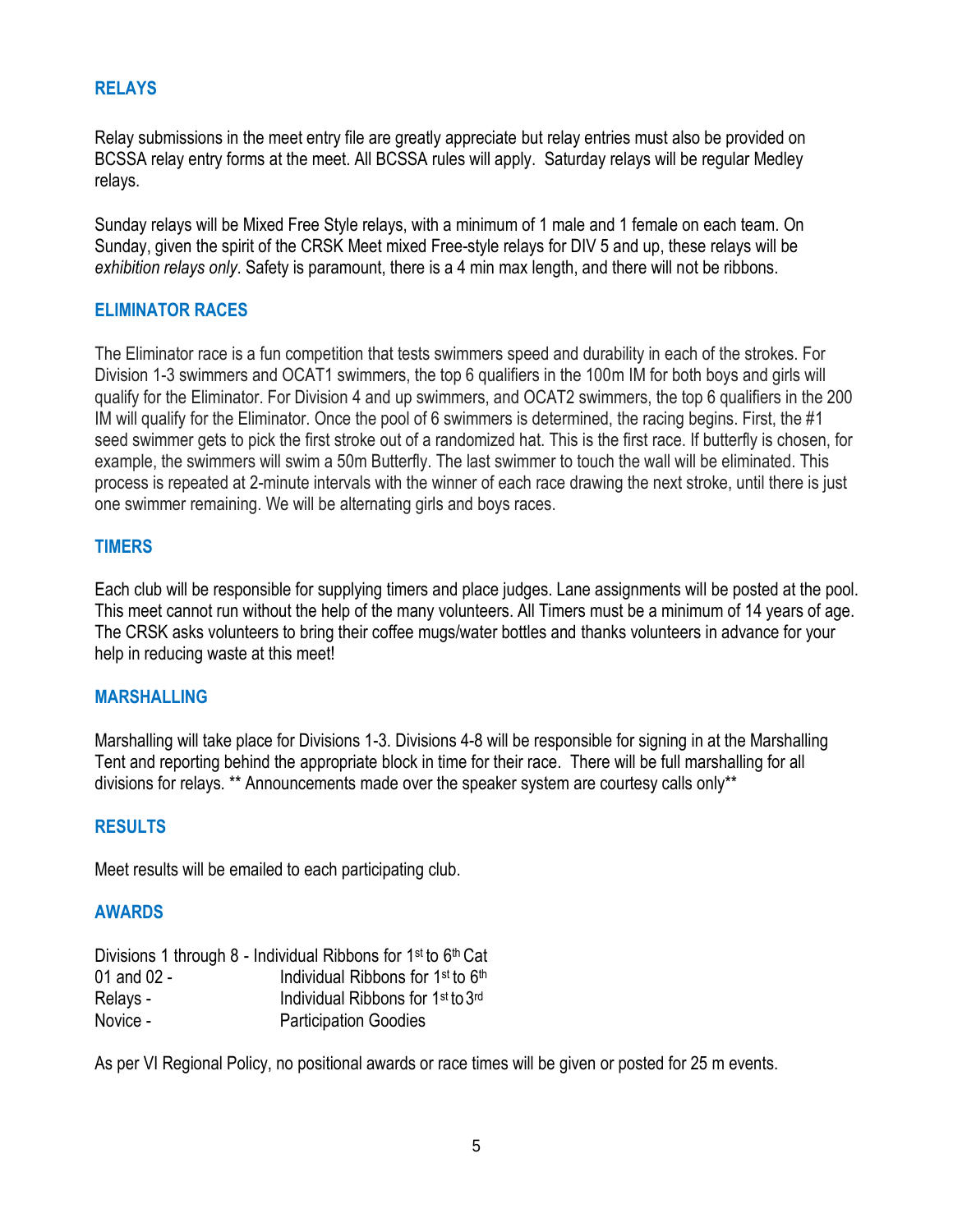#### **FOOD SERVICES**

**Volunteers** – Volunteers will be offered snack foods throughout the weekend. As per VI practice, Timers Shifts will be 2 hours and therefore there will be only light refreshments and snacks for Timers. Please remember your water bottle/coffee mug for refilling.

**Coaches** – Snacks will be available for the Coaches. Please bring you refillable water bottles/coffee mugs.

**Swimmers & Spectators** – CONCESSION – There will be a concession that will be open for breakfast at 7:30 am each day and run throughout the day. Details about options for purchasing a "dinner in the park" will be provided to all Clubs prior to the event.

#### **MEET CONDUCT**

#### **PLEASE OBEY THE RULES OF THE POOL**

There are numerous tents, bleachers, and chairs set up around the pool, these are for timing, coaches, judges and some are for spectators. We remind all spectators that the area around the pool is limited, so if you do not have a swimmer swimming, we ask that you do not take up bleacher space around the pool.

No glass bottles or containers on the pool deck. Note that City of Campbell River By-law prohibits dogs in Centennial Park.

The change rooms will be open to SWIMMERS and VOLUNTEERS only. There is bathroom on the park side of the Centennial pool building and portable washrooms outside for spectators.

### After Hours, Facilities & Accommodation Information

Note that City of Campbell River By-law prohibits dogs in Centennial Park.

#### **DINNER IN THE PARK – Saturday – to be confirmed**

We are currently working on options to replace our annual MOWI BBQ and will provide options or details as soon as they are confirmed.

#### **AIR BAND COMPETITION – 60th anniversary of CRSK!**

The annual air band contest will be held at Centennial Park at 7:00 pm. In conjunction with our 60<sup>th</sup> anniversary (CRSK formed in 1962!) this year's theme is the 1960's. We look forward to your favourite 60s tunes! It is preferred that each club enters only 1 performance, however if a large number of swimmers are attending the meet, up to 2 entries will be allowed (one Junior and one Senior, as in past years).

All Air Band song entries must be approved by the SalmonKings Executive. **Email your song selection (song name & MP3) and club name for approval to [crskregistrar@gmail.com](mailto:crskregistrar@gmail.com) by noon July 2nd.** You will be emailed by with approval (or denial) by midnight on July 2nd . **Bring your song on a labelled data stick and submit it at the meet by Sat July 9th 11:00 am to the Clerk of the Course.**

This is a family event! Songs will be denied if they are not age appropriate or contain explicit or suggestive words